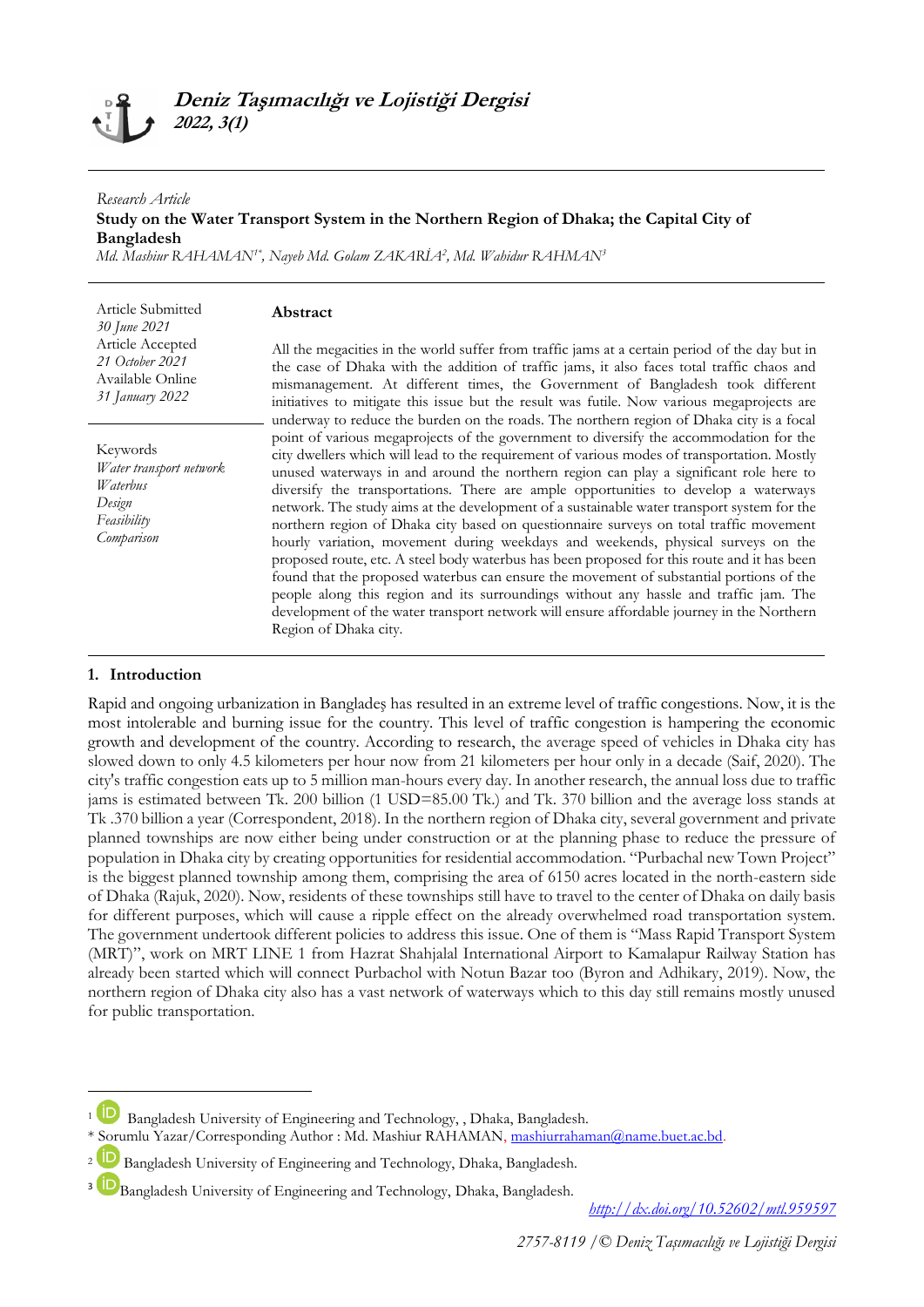That is why with proper planning, by building water transportation systems in these untapped waterways integrated with already existing public transportation systems can substantially improve the traffic condition in this region.

The city of Dhaka has a unique advantage of encircling the river Buriganga, Turag, Tongi, Balu, Sitalakhya, and Dhaleswari covering 110km shown in Figure 1. They have been playing a significant role in the carriage of goods and passengers particularly on the south, southeast, northeast, and west belt of the city. The water route from Munshiganj via Fatulla to Sadarghat and further to Mirpur is operable for carrying passengers and goods by various types of vessels motor launches, engine boats, and country boats. These circular waterways have a big potential to use it for the movement of goods and passengers. Unfortunately despite having huge potential, until now it is not possible to utilize it fully. A rather very limited portion of it is capacity is used now. The circulating waterways of Dhaka city are also linked with many khals/canals along with a few well-recognized lakes and water bodies (Gulshan, Banani, Baridhara, Moghbazar, and Dhanmondi, etc.). Historically, these khals and water bodies seem to have good transport links with the peripheral river contributing to the attractive environmental features of the city. But since the late 1940s with the rapid expansion of the city, ever-growing population, accelerated housing and business growth there had been a continuous tendency to infill the water bodies and khals for building structures, roads, and sewerage systems resulting in the complete or partial closure of almost all the khals and water bodies and today these intra cities khals (water bodies) hardly contribute anything to the transport to the transport network or environment, rather cause environmental pollution. The only surviving 6/7 canals and 4/5 water bodies are also in the grip of encroachment of the builders and developers due to the absence of well-defined policy and plan for city development and strong commitment for implementation of the plans and policies.



**Figure 1.** Current Water Transport Routes with Water Bus service in Dhaka City

The present study is focused on studying a route on the northern side of Dhaka. The name of the route is the Rampura-Khilgaon-Uttara route and it has been used in recent times for the movement of goods. It has not been utilized for passenger transportation in recent times. No significant research has been done in this particular route regarding the implementation of a water transportation system. Due to the recent development of housing projects,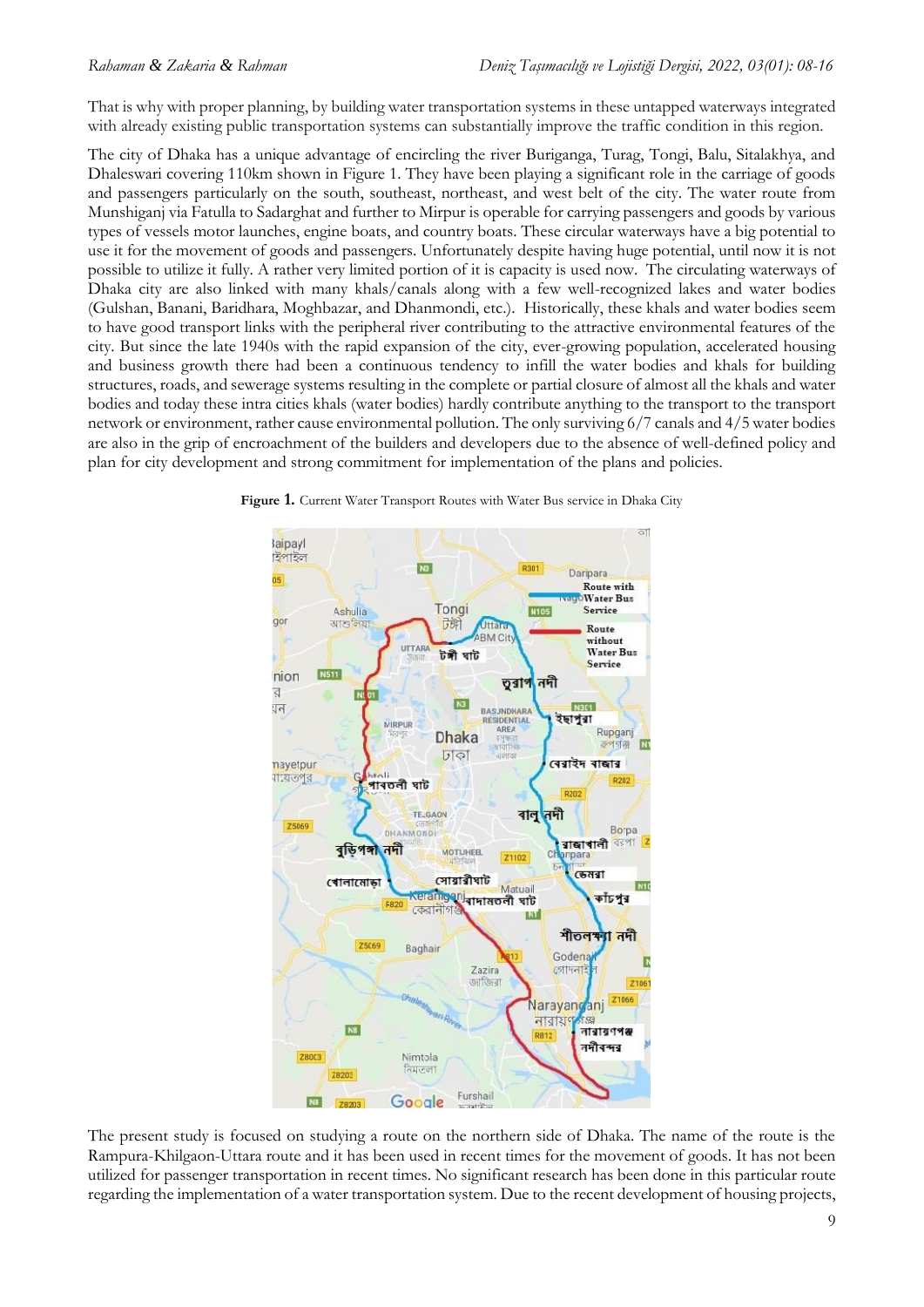many people are living in this area and they need to move to different parts of the city every day. So, the proposed route could be used as an alternate route for not only passengers but also for goods.

## **2. Rationale**

Though the Rampura-Khilgaon-Uttara route is a complete waterway, it has not been utilized for passenger transportation in recent times. No significant research has been done in this particular route regarding the implementation of a water transportation system.

Proposed Rampura Bridge- Khilgaon - Uttara waterway includes a significant number of residential housing projects on both sides. Most of the housing projects do not have the facilities of continuous bus services from Rampura Bridge and Khilgaon.

Banasree and Aftabnagar site right near to Rampura canal portion (Rampura Bridge- Khilgaon Trimohini). They are one of the most populous regions of Dhaka city. Along the waterway, at a distance of about 10 Kilometers from Rampura Bridge 'Ruposhi Bangla Model Town' and 'Kaptotakkha Green City' housing projects sit right next to the Balu River. Traveling to these projects will take no longer than 35 minutes with the proposed waterbus at a speed of 10 Knots from Rampura Bridge but now at this moment, they have no continuous roadway transportation mode which causes both wastes of time and money. It requires almost 1 hour and 20 minutes to reach these projects through the shortest available roadway transportation modes. Right next to them at a distance of 13 Kilometers from Rampura Bridge, there is Beraid Boat Ghat. Beraid is also a densely populated area. No continuous bus service is available between these two points either. Using 100 feet Madani Avenue Road is the fastest route possible, it takes more than 50 minutes at usual traffic conditions. But using a waterbus will take about 40 minutes. Anondo Police Housing Society is located 16 kilometers apart from Rampura Bridge through the waterway. It will take around 55 minutes to reach the 300 ft road by waterway and an additional 0.5 Kilometer has to be traveled through another transportation mode to arrive at the destination while in roadways, it requires more than 1 hour and 30 minutes via Progoti Sarani - Debogram Road - Purbachal Express Highway.

Using a waterbus, it will take around 1 hour to reach Balu Bridge of Purbachal Express Highway. From this point, it will take another 25 minutes to reach Bashundhara Residential Area located next to Beraid. Through road transportation network it will take 30 minutes to reach Bashundhara Residential Area from Rampura Bridge but on the other hand from Khilgaon Trimohini the distance of Balu Bridge is around 13 Kilometers along the waterway but using road transportation from Khilgaon to reach Bashundhara Residential Area via Bir Uttam Rafiqul Islam Avenue and Madani Avenue will take 1 hour and 20 minutes at usual traffic condition, which makes the waterway more feasible from Khilgaon region.

Purbachal Residential Model Town is the biggest planned township in Bangladesh. The project area is located in between the Shitalakhya and the Balu River at Rupgonj thana of Narayanganj District and Kaligonj Thana of Gazipur District, in the northeastern side of Dhaka. From Balu Bridge of Purbachal Express Highway, it will take 20 minutes to reach Purbachal Residential Model Town and with roadway transportation, it does not have any continuous bus service and to reach the location via Progoti Sarani - Debogram Road - Purbachal Express Highway it will take no less than 1 hour and 30 minutes at usual traffic condition and reaching the location from Khilgaon will take much longer time but using waterway it will take even less amount of time than of traveling from Rampura Bridge.

Tongi is a thana (police station) within the Gazipur Sadar Upazila along with Joydebpur and is located immediately north of Dhaka. Many of the people who live in Tongi commute to Dhaka each day, mainly by bus. From Rampura Bridge it is located at a distance of around 27 Kilometers along the waterway and will take almost 1 hour and 30 minutes to reach the destination using waterbus whereas from Khilgaon it will take around 1 hour and 10 minutes. Continuous bus services are available in this route and it takes around 1 hour and 30 minutes from Rampura Bridge but from Khilgaon it takes almost 2 hours to 2 hours and 15 minutes at normal traffic conditions, which makes waterbus a feasible alternative to the bus.

The project of Rupayan City Uttara is the country's first mega gated community and is located at the end of Sonargaon Janapath, Uttara. This is also at the ending point of the proposed waterway at a distance of around 28.5 Kilometers from Rampura Bridge along the waterway and it will take 1 hour and 35 minutes via waterbus and additional 10 minutes via road transportation medium to reach the project, from Khilgaon Trimohini it will take around 1 hour and 10 minutes. Whereas in case of road transportation via Bir Uttam Rafiqul Islam Avenue -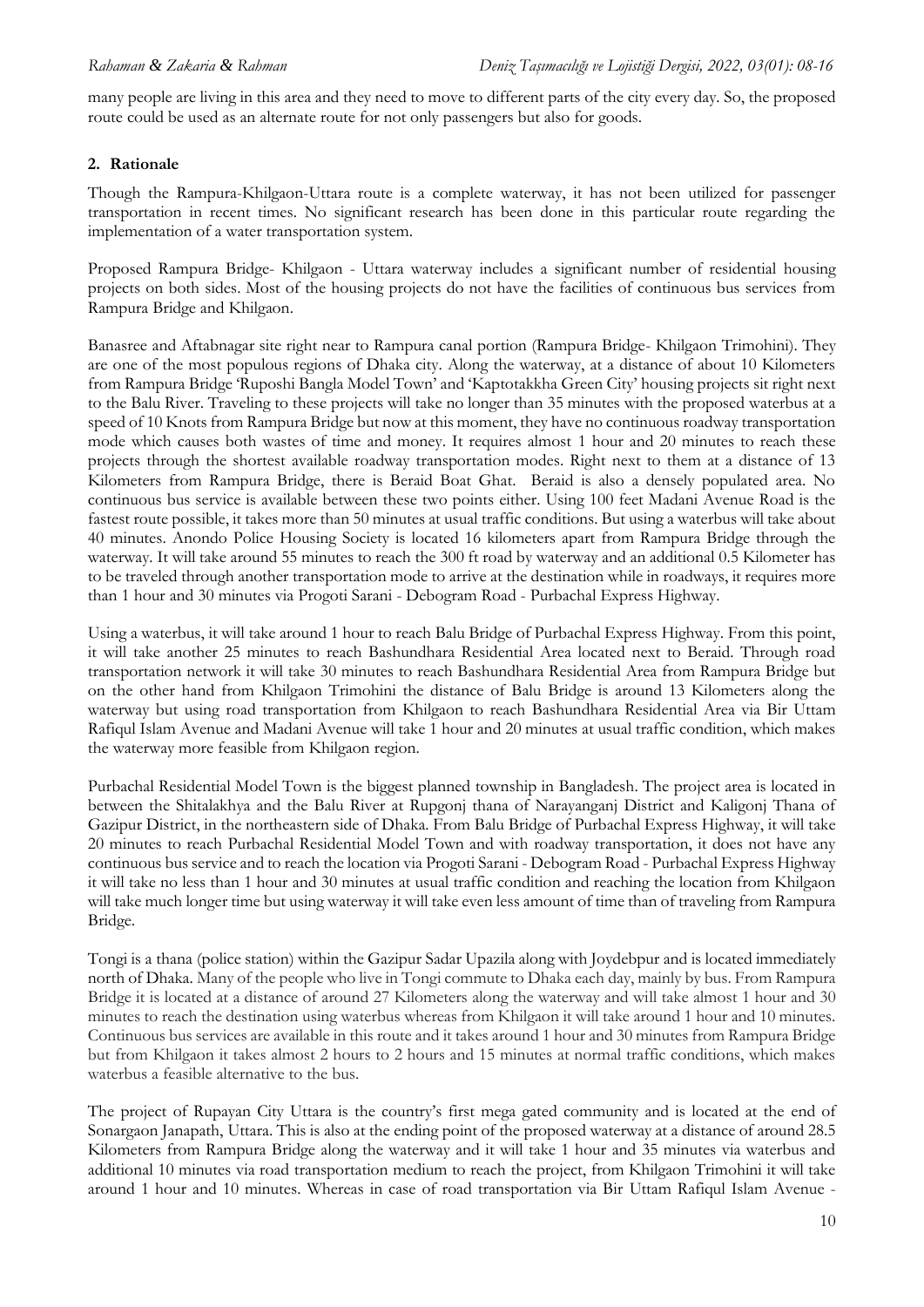Progati Sarani Road - Noyanogor Road it takes 1 hour and 30 minutes at average traffic condition and from Khilgaon region it takes around 2 hours to reach the project.

From the above discussion, it is conspicuous that these developing projects along the proposed waterway can be well integrated and interconnectivity can be more time-efficient with the development of a waterway transportation system. Waterway transportation might be marginally costlier than the road transportation system but the time efficiency it has over the road transportation system makes it a feasible alternative. Additionally, it is immutable to any traffic jam which frequently plagues the roadway transportation network at that situation even the abovementioned times look like a distant goal. It will also reduce the burden from the existing networks and will work as a supplementary medium to better integrate the different locations and increase their efficiency.

### **3. Methodology**

This research work reviews the overall transport scenario of the northern region of Dhaka city especially the Rampura-Khilgaon-Uttara area. The water bodies in the periphery of this particular part of the city have been examined along with the existing water transport activities going on in these waterways. This study includes data collection from various sources such as

- i) Questionnaire survey on the movement of passengers in the routes identified
- ii) Survey to understand the expectation and demand of the potential passengers on the character and quality of service
- iii) Physical survey of the routes to identify the actual scenario with present status especially for the route starting from Rampura Bridge to Balu river junction
- iv) Data collection from secondary sources such as earlier study reports, data, information, and statistics from BIWTA regarding particulars of the route from Balu river junction to Uttara.

The questionnaire-based survey has not only considered the total traffic movement but also the hourly variation, movement during weekends, etc. have been assessed.

Based on the data, information, statistics, opinions gathered during the survey, outline design of the various alternative crafts has been prepared. The various limitations such as draft restriction, maneuvering constraints, etc., have been considered in this study. The speed requirement has also been determined. The procurement cost of the vessels has been estimated. The operating cost, repair and maintenance cost, financial costs, and other costs have also been estimated. These data, information, and estimated figures have been used to perform an economic analysis of the alternative vessels operating in the routes in terms of IRR, NPV, B/C ratio.

## **3.1 Survey**

## **3.1.1 Route and Particulars**

This specific route stretches from Rampura Bridge to Khilgaon to Uttara (Sumiya et. Al., 2018). It connects some of the busiest transportation hubs in the Northern Region of Dhaka city. Detailed particulars at several points along the waterway according to several physical surveys and hydrographic charts collected from the BIWTA are mentioned in Table 1. In Figure 2, the complete route is shown, an orange line indicating the waterway whereas a blue sailing symbol shows all the proposed stoppages along the waterway.

### **3.1.2 Existing facilities and present scenario of public transport**

Public buses can carry about 40 passengers on average. Approximately 200 buses depart for Uttara per hour from Khilgaon and Rampura with a combined maximum capacity of carrying approximately 136000 passengers per day. At 70% of overall capacity, 95200 passengers travel daily. As all the passengers do not travel the whole roadway, it is considered in present analysis that an average of 25% of passengers travels for the region concerned which amounts to approximately 23800 passengers per day from Khilgaon to Uttara. With a fleet of 25 waterbuses (each one having a capacity of 40 passengers), 4000 passengers (approximately 17%) can be diverted at maximum capacity.

At present, access through road vehicles (public and private) is the only mode of transport for the passengers moving in and out of the Rampura-Khilgaon-Uttara area. Local bus service (Great Turag), Counter bus service (Raida, Anabil, Victor Classic, Asmani, Akash, etc.) and Air-Conditioned bus service (Iqbal, Green Dhaka) are available as common public transportation whereas CNG, Ridesharing apps (UBER, PATHAO, OBHAI, etc.) are there for personal use.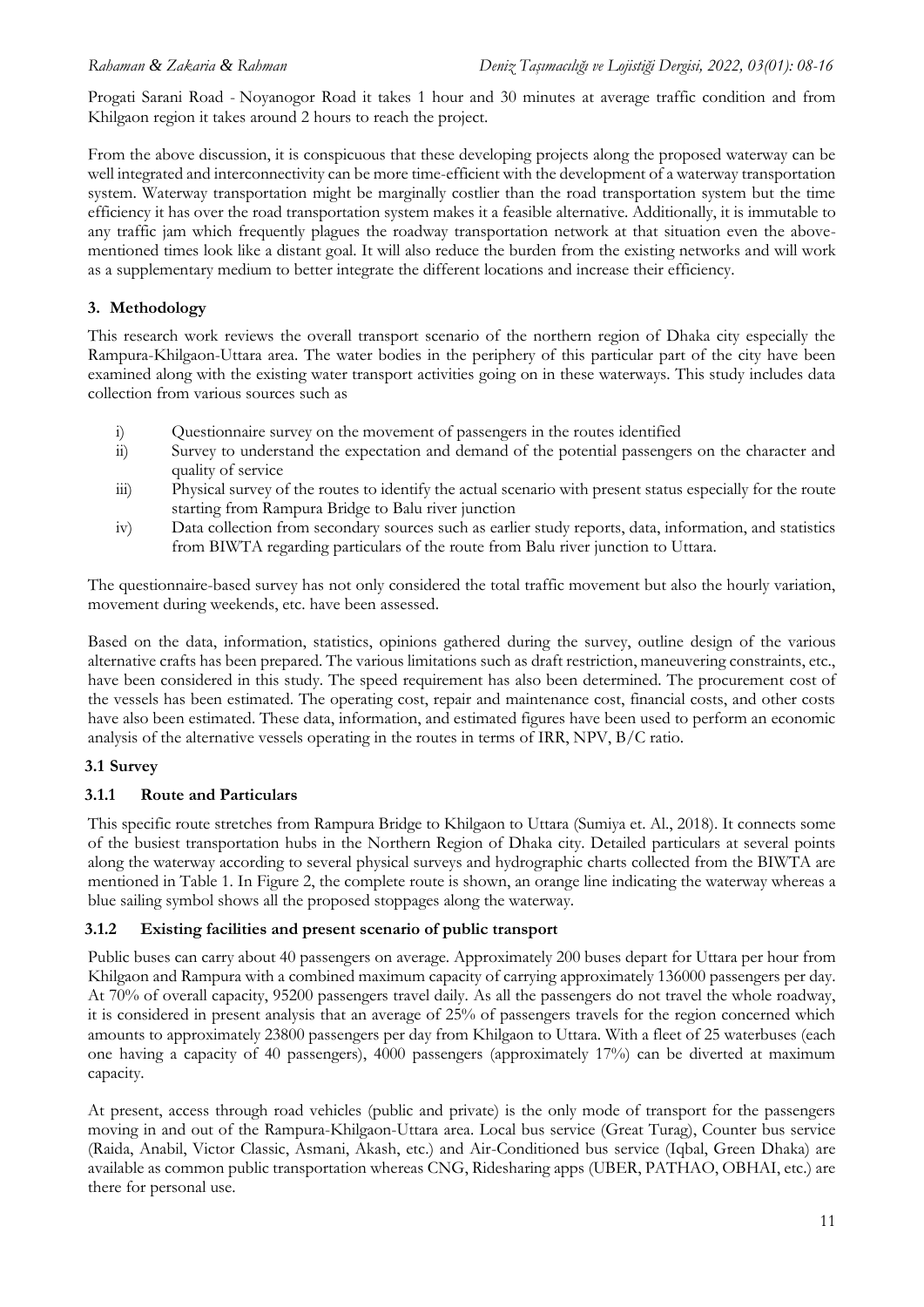*Rahaman & Zakaria & Rahman Deniz Taşımacılığı ve Lojistiği Dergisi, 2022, 03(01): 08-16*

In the case of sitting and air-conditioned service, at peak hours (8-10 A.M.,5-8 P.M.) it takes around two hours to reach Uttara from Khilgaon whereas at off-peak hours it takes around one hour and fifteen minutes. In the case of local bus service, at peak hours (8-10 A.M.,5-8 P.M.) it takes around three hours to reach Uttara from Khilgaon and at the off-peak hour, it takes around two hours.

| Selected<br>Route                         | <b>Different Segments</b>                                             | <b>Total Length</b><br>[km] | Breadth [m]                        | Depth $[m]$                                          |
|-------------------------------------------|-----------------------------------------------------------------------|-----------------------------|------------------------------------|------------------------------------------------------|
|                                           | Rampura Bridge to Trimohini.<br>(Hydrographic Chart unavailable)      | 4.40                        | $Higher-24.39$<br>Lowest $-7.32$   | $2.44 - 3.05$ in August<br>$1.52 - 2.13$ in December |
| Rampura<br>Bridge-<br>Khilgaon-<br>Uttara | Trimohini to Balu river junction.<br>(Hydrographic Chart unavailable) | 2.20                        | Highest $-34.76$<br>Lowest $-9.33$ | 3.66-4.27 in August,<br>2.44-2.74 ft in December.    |
|                                           | Balu river (UptoKayetpara)                                            | 1.20                        | $Higher-60.98$<br>$Lowest - 54.57$ | 3.96-5.49                                            |
|                                           | Balu river (Kayetpara to Ichapura)                                    | 8.00                        | $Higher-64.33$<br>Lowest $-56.40$  | 4.27-5.49                                            |
|                                           | Turag River                                                           | 0.012                       | $Higher-57.93$<br>Lowest $-39.63$  | 3.66-4.57                                            |

**Table 1.** Detailed locations and particulars of the selected route.

**Figure 2.** Selected Route.

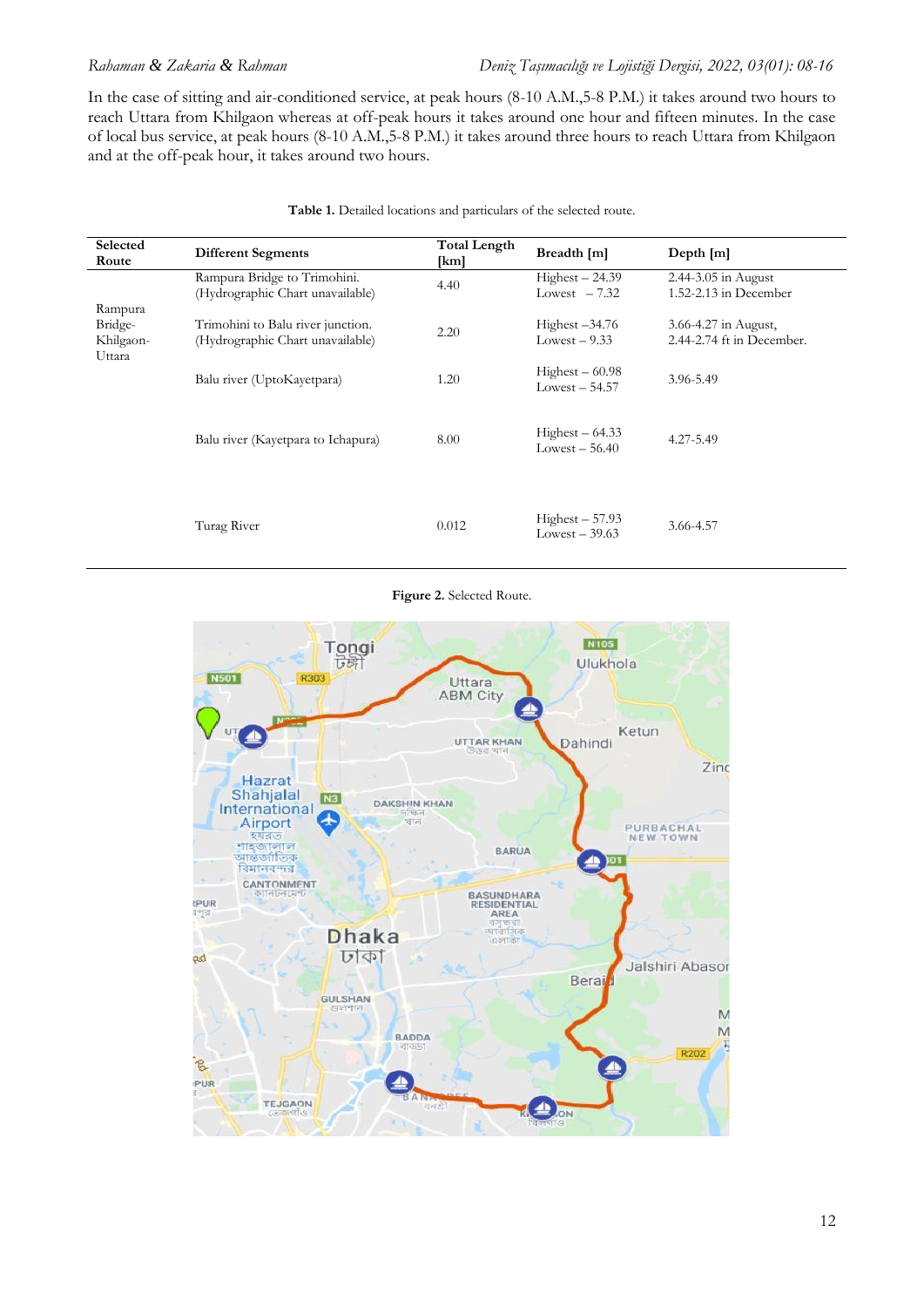### **3.1.3 Passengers' survey**

According to a questionnaire-based survey by present authors on 100 randomly selected passengers, 66% of the respondents use public transportation systems on regular basis and 61% of the respondents will consider using waterbus in this route if properly implemented. A significant percentage of the passengers in this route can be diverted by ensuring less travel time with almost similar cost. A detailed parameters considered for this diverted by ensuring less travel time with almost similar cost. A detailed parameters considered for this questionnaire-based survey with survey results are shown in Table 2. etaled parameters considered for t ased survey by present authors on 100 randomly selected passengers, 66% of the • which factor will you prioritize the most with the most with current factor  $\frac{1}{2}$  $s \sim \frac{1}{2}$  sigmilar will you prefer ravel time with almost similar cost. A detailed parameters considered for this 11. Which factor will you prioritize the most while using any transportation system?

| S1.<br>No.                  | Parameters                           | <b>Survey Results</b>       |
|-----------------------------|--------------------------------------|-----------------------------|
| $\mathbf{1}$                | Travel Time                          |                             |
|                             |                                      | Peak Hours                  |
|                             |                                      | Off Peak Hours              |
| $\sqrt{2}$                  | Mode of Transport                    | Public Transportation (Bus) |
|                             |                                      | $\mbox{C.N.G}$              |
|                             |                                      | Ride Sharing App            |
|                             |                                      | Personal Transportation     |
| $\ensuremath{\mathfrak{Z}}$ | Satisfaction with current facilities |                             |
|                             |                                      | Yes                         |
|                             |                                      | $\mathrm{No}$               |
|                             |                                      | Maybe                       |
| $\overline{4}$              | Consideration of Waterbus            |                             |
|                             |                                      |                             |
|                             |                                      | Yes<br>$\rm No$             |
|                             |                                      | Maybe                       |
| 5                           | Expected Cost to be incurred         | 30-40 BDT                   |
|                             |                                      | 41-50 BDT                   |
|                             |                                      | 51-60 BDT                   |
|                             |                                      | 61-70 BDT                   |
|                             |                                      | More than 70 BDT            |
| 6                           | Expected Time to travel              | Less than 1 hour            |
|                             |                                      | 1 hour to 1.5 hours         |
|                             |                                      | 1.5 hours to 2 hours        |
|                             |                                      | More than 2 hours           |
| $\boldsymbol{7}$            | Priority                             |                             |
|                             |                                      | Time                        |
|                             |                                      | Cost                        |
|                             |                                      | Comfort<br>Safety           |
|                             |                                      |                             |

| <b>Table 2.</b> Detailed locations and particulars of the selected route. |
|---------------------------------------------------------------------------|
|---------------------------------------------------------------------------|

The collected information obtained from these surveys are shown below as graphical representations.

### 4 Design criteria for selecting particulars and speed of the waterbus w

The displacement type monohull craft is considered in the present study. This is one of the oldest types, the simple design, and technology of building such type vessel is well known. It can also be constructed in places other than conventional shipyards. Hull form and configuration have been designed based on minimum resistance and low wash for its operating speed. The craft possesses good stability which will provide a fear-free, comfortable ride. It should have good maneuverability and be capable of negotiating sharp bends as well as obstacles quickly and efficiently so that the craft can be operated in confined and/or congested areas also. The boat is designed to run at a moderate 10-knot speed to avoid huge waves which may cause high bank erosion in narrow canals and rivers and may also cause damage to flora and fauna. m provide a real-free, comfortable free. It patik efosion in naffow canals and fivers aft possesses good stability which will provide a fear-free, comfortable ride. It pascu on mimimum resistance and tow  $\omega$  are a fleet  $\omega$  and  $\omega$  approximately  $\omega$  and  $\omega$ are the theories the substance of sur-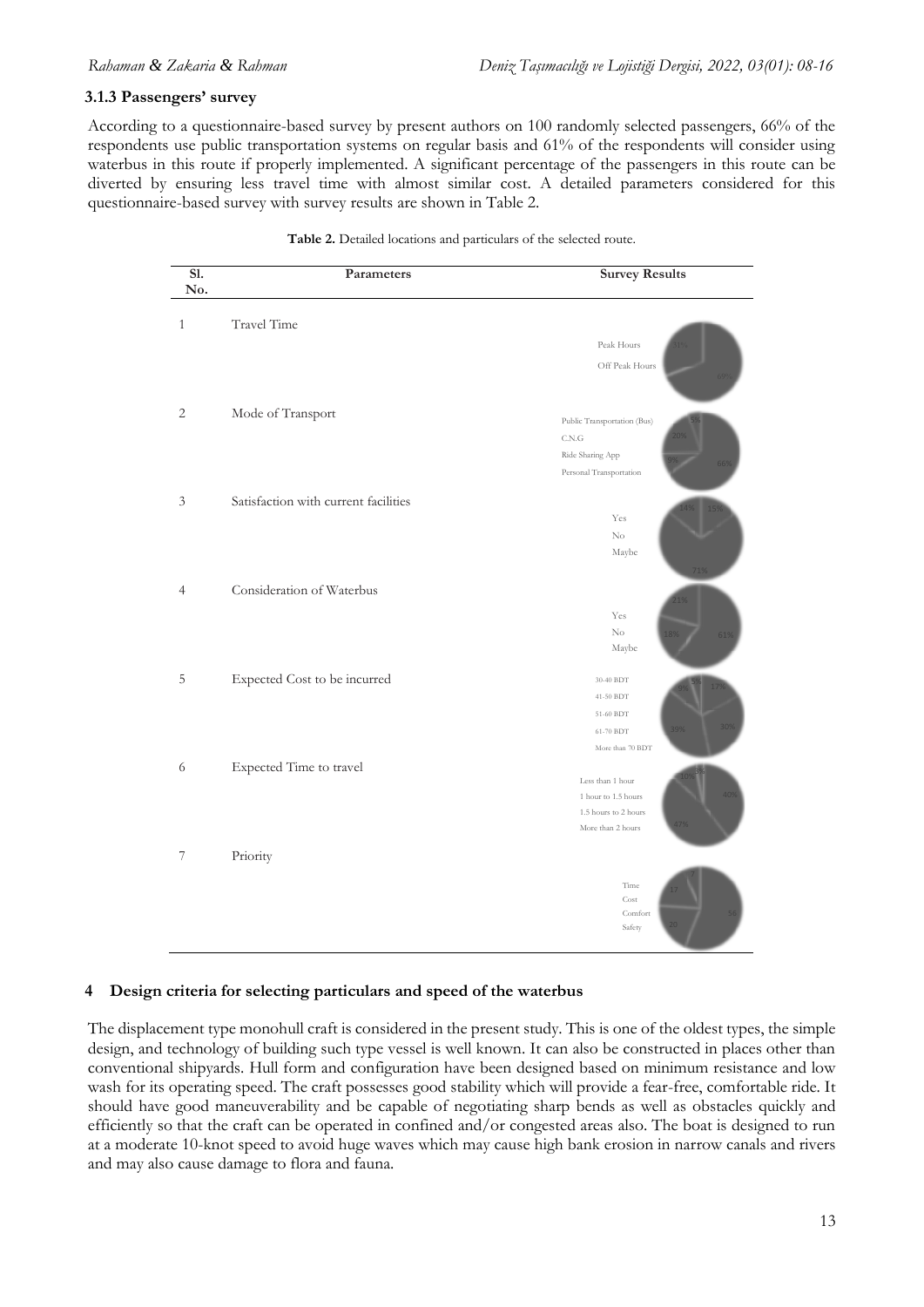### *Rahaman & Zakaria & Rahman Deniz Taşımacılığı ve Lojistiği Dergisi, 2022, 03(01): 08-16*

The capacity of the waterbus is kept same like average passengers no. i.e., 40 were found from the survey. For the fixing principal particulars of the waterbus, passenger comfort is considered and seats are arranged in seven rows wherein each row, there are six seats except the front (bow) row which has four seats and a space equal to 1 m for walking. The breadth of each seat is 0.45m. Then six seats need  $(6 \times 0.45) = 2.7$  m space which enables passengers to move comfortably inside the water bus. Allowing other spaces, the breadth of the boat is taken as 4.50 m. The length of each seat is 0.45m and the space between two rows is 0.35 m in the longitudinal direction. So, total seating space =  $(0.45 \times 7) + (0.35 \times 6) + 0.9$  (wash cabin) + 0.9 (space between front rows and collision bulkhead)  $= 7.05$  m. Steering space is 2.0 m and space for the engine is 2 m. Peak Tank space is 1.8 m. So, the total space required in the longitudinal direction is 12.85 m. Therefore, the length of the ship is taken as 13 m. Since, as per survey data, the minimum depth of the route is 1.5 m, the draft of the boat is taken as 0.80 m.

Considering the travel time required by road transports, the safety of the smaller boats and households at the riverbank of the waterways, the average speed is taken to be 10 knots. The travel time required by road transports in the proposed area is about 105 minutes at peak hours. At 10 knots speed, the required travel time by waterbus for a trip is about 90 minutes. The principal particulars of the proposed waterbus are described in Table 3.

| Particulars                   | Value | Unit  |
|-------------------------------|-------|-------|
| Length Overall                | 13.00 | Meter |
| Length Between Perpendiculars | 11.95 | Meter |
| Breadth Mld                   | 4.50  | Meter |
| Depth Mld                     | 1.70  | Meter |
| Draft                         | 0.80  | Meter |
| Speed                         | 10    | Kn.   |
| Capacity                      | 40    | Nos.  |

**Table 3.** Principal Particulars of the Waterbus

Figure 3. shows the General Arrangement (GA) of the waterbus, which is designed for the Rampura Bridge-Khilgaon-Uttara route.

### **Figure 3.** General Arrangement of Waterbus

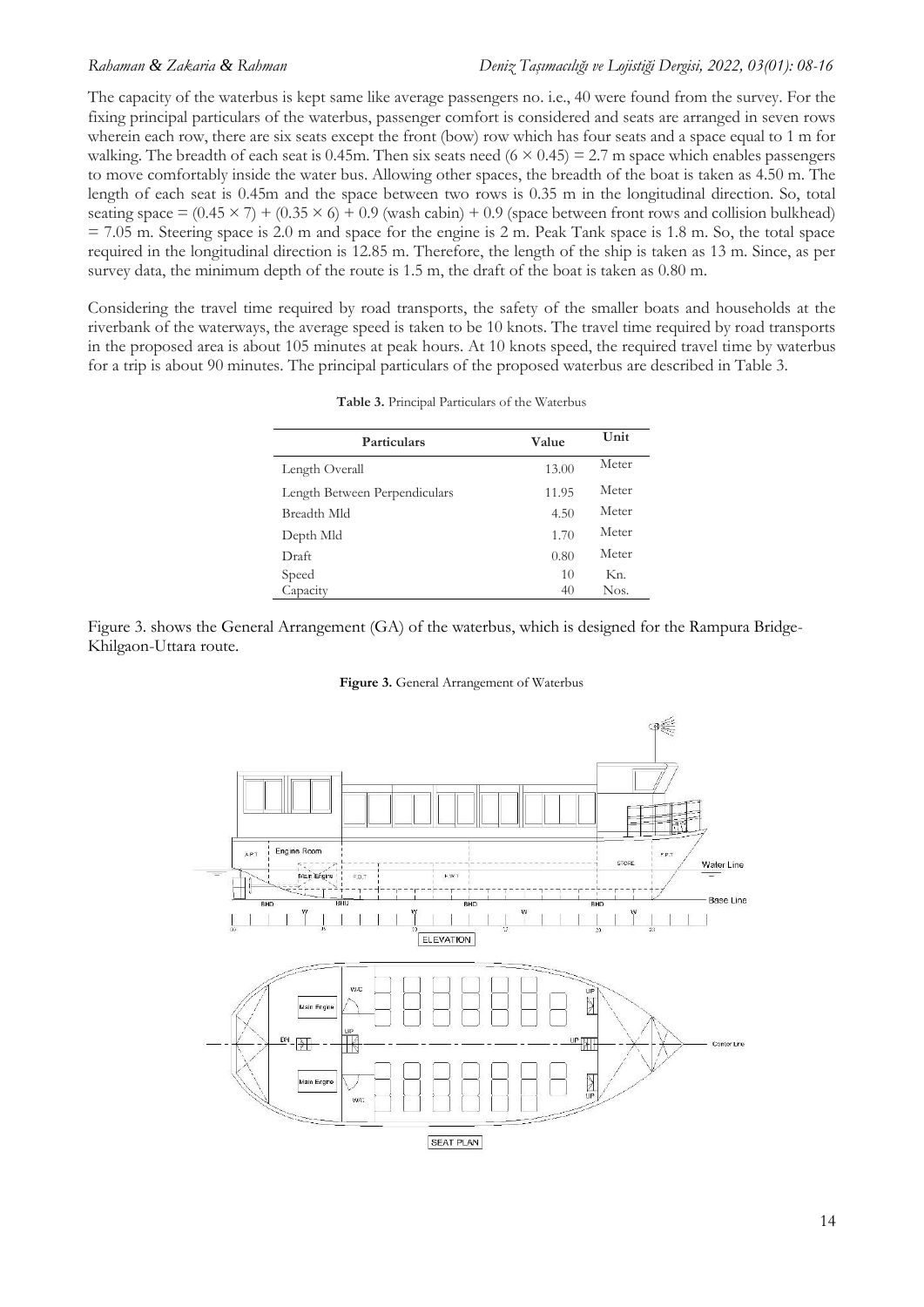### **5 The initial cost for waterbus with economic analysis**

### **5.1 Initial cost**

Depending on the hull materials, the construction cost of the waterbus may be varied. In the present study, 3 different hull materials have been considered for the construction of monohull-type water buses. Hull materials considered here are steel, aluminum, and GRP. A market survey for the construction of this waterbus had been conducted to get the total construction cost of the waterbus. It is to be mentioned here that depending upon technological know-how availability cost is varied among the 3 hull materials considered in the present study. Table 4 shows the lightweight, deadweight, and engine power of the boat made of three different hull materials considered in the present study.

**Table 4.** Lightweight, deadweight, and engine power of the boat made of three different hull materials

| Particulars          | Hull materials   |                  |                  | Unit  |
|----------------------|------------------|------------------|------------------|-------|
|                      | <b>Steel</b>     | Aluminum         | GRP              |       |
| Lightship            | 19.40            | 12.50            | 12.30            | Ton.  |
| Deadweight           | 5.51             | 5.48             | 5.48             | Ton.  |
| Displacement         | 24.91            | 17.98            | 17.78            | Ton.  |
| Draft at full load   | 0.80             | 0.54             | 0.53             | Meter |
| Resistance at 10 Kn. | 8.33             | 6.63             | 6.59             | ΚN    |
| Engine Power         | $2 \times 63.50$ | $2 \times 50.50$ | $2 \times 50.00$ | НP    |

### **5.2 Projected economics of operation**

To have a quick look into the possible economic performance of the vessels in this particular route, the projected economic analysis has been prepared and presented here. It is to be noted that though the factors affecting the economics as well as the transport demands are the same in a particular route, three vessels of the same size but different hull materials have been considered and the projected economic performances are evaluated separately. However, the following assumptions are common in all cases.

- (i) When an individual vessel starts commercial operation, it generally operates at a rate lower than the full capacity. In the present study, it is considered that all vessels operate at 100% load.
- (ii) The annual escalation rate is as in Table 5.
- (iii) The rates of depreciation of hull and machinery have been assumed to be 2%
- (iv) It is also assumed that the operator will acquire the vessels with no down payment (100% on loan).
- (v) Ship life is considered 20 years and at the end of project life scrap value is considered 20% of the invested cost.

The following economic indices of performance have been presented for each type of vessel in individual routes

- Internal Rate of Return (IRR)
- Net Present Value (NPV) of the investment based on 10% discount rate and
- The benefit-cost ratio (BCR) is based on a 10% discount rate.

| Items                                      | Increase $(\% )$ |
|--------------------------------------------|------------------|
| Hull Maintenance                           |                  |
| Engine and Machinery Maintenance cost      | 2.0              |
| Fuel and Lubricating oil cost              | 5.0              |
| Insurance, Registration, Port charges etc. | 1.0              |
| Passenger fare                             | 5.0              |
| Crew wages                                 | 5.0              |

The projected economic performances based on the IRR, NPV, and B/C ratio of vessels operating in the route are given in Table 6. The analysis is carried assuming the fare rate is 75 taka per person.

**Table 6.** Economic performance of Water Taxi for different hull materials

| ltems | Hull materials of Water Taxi |
|-------|------------------------------|